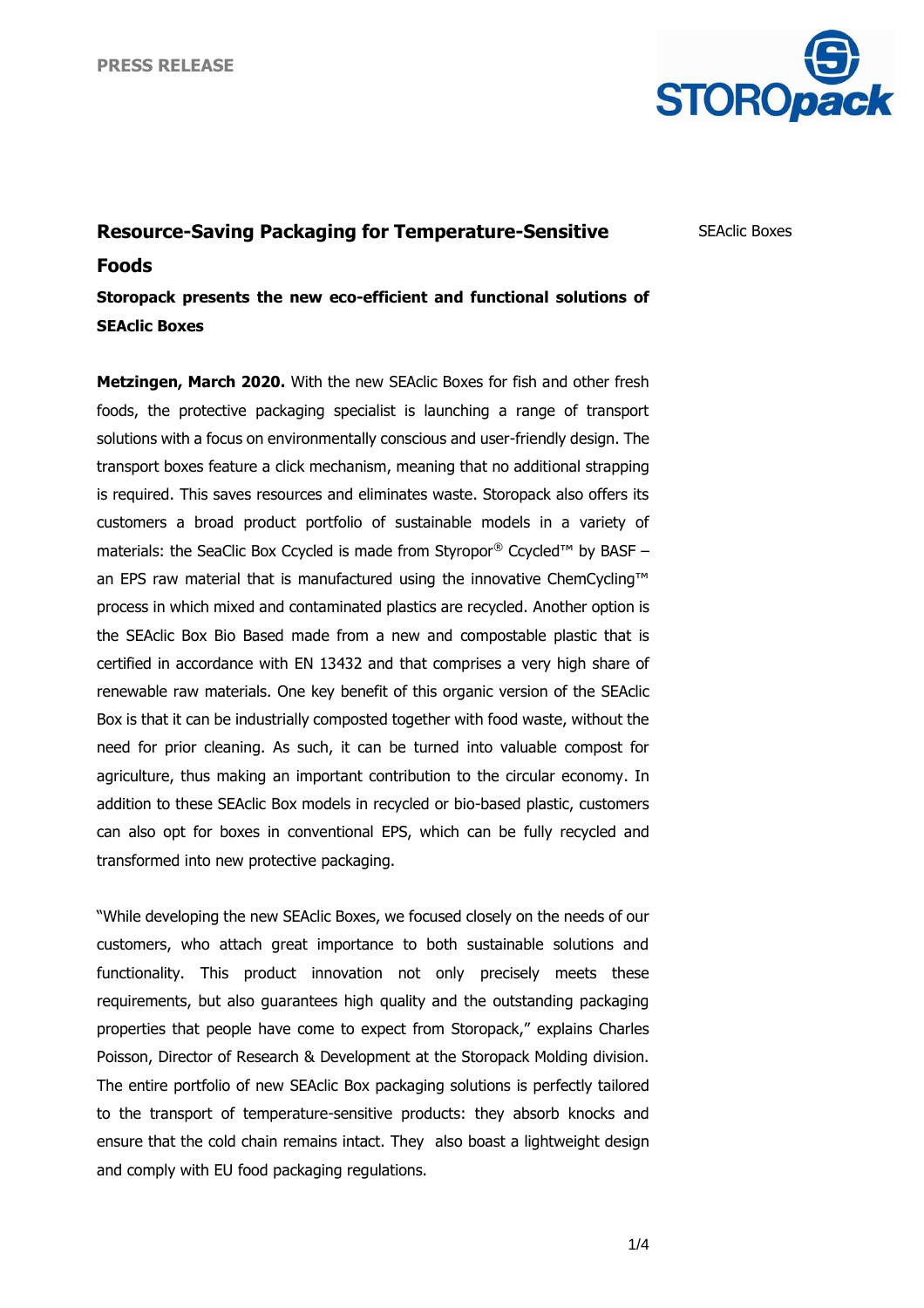

## **Innovative and User-Friendly Design**

Thanks to their unique construction  $-$  which requires no adhesive or strapping tape – the SEAclic Boxes can be reliably sealed and optimally stacked for transport. Users also benefit from the boxes' special form, which facilitates automatic filling (such as with fish or meat). What's more, the smooth surface on the base prevents impressions on, and damage to, the foods being transported. All SEAclic Box models are available in a variety of sizes.

In November 2019, Storopack and BASF were awarded the French packaging prize "Oscar de l'Emballage" in the "Industrial Packaging" category for the SEAclic Box Bio Based in ecovio®. Storopack will be unveiling the organic version of this innovative transport solution at the upcoming industry trade fair CFIA in Rennes, France.



The SEAclic Box Bio Based offers outstanding packaging properties. It is certified as compostable in accordance with EN 13432 and complies with EU food packaging regulations. **Image: Storopack**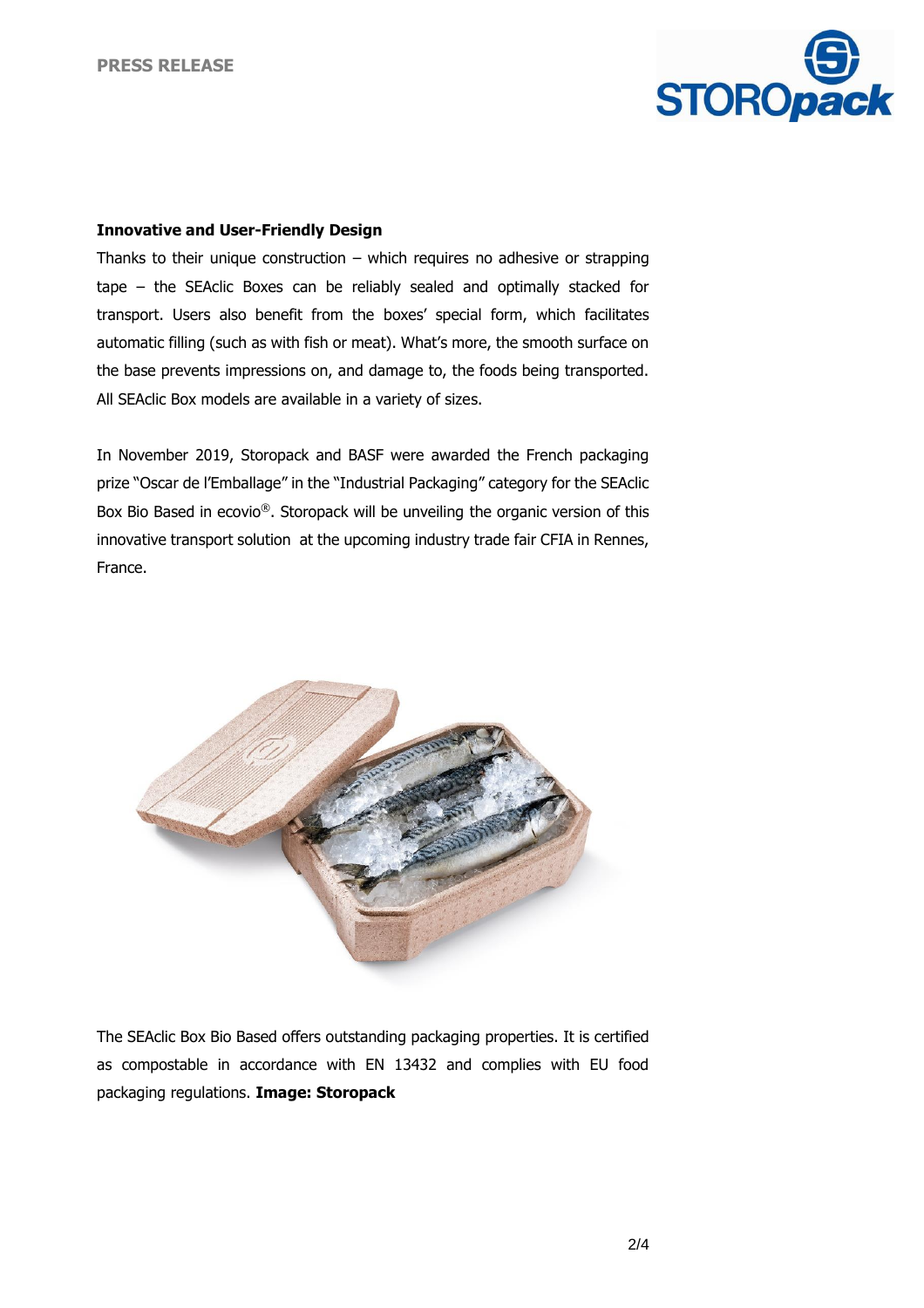



Storopack was awarded together with BASF the French packaging prize "Oscar de l'Emballage 2019" in the "Industrial Packaging" category for the SEAclic Box Bio Based in ecovio®. **Image: Storopack**

\* \* \*

Storopack press releases and print-ready images can also be found online at [www.storopack.de](http://www.storopack.de/) and [www.cc-stuttgart.de/presseportal.](http://www.cc-stuttgart.de/presseportal) Images may be reprinted free of charge for editorial purposes, provided their source is stated.

## **About Storopack**

Founded as Johannes Reichenecker leather tannery in 1874, since 1959 Storopack Hans Reichenecker GmbH based in Metzingen, Germany, is a specialist for protective packaging. The globally active company produces and supplies made-to-measure and flexible protective packaging for various areas of industry. Storopack is present with own production locations and branch offices in Europe, North America, South America, Asia and Australia. 2,520 employees work for Storopack worldwide. In the year 2018 Storopack generated sales of 476 million Euros. Storopack products are available in more than 50 countries. Further information on www.storopack.com